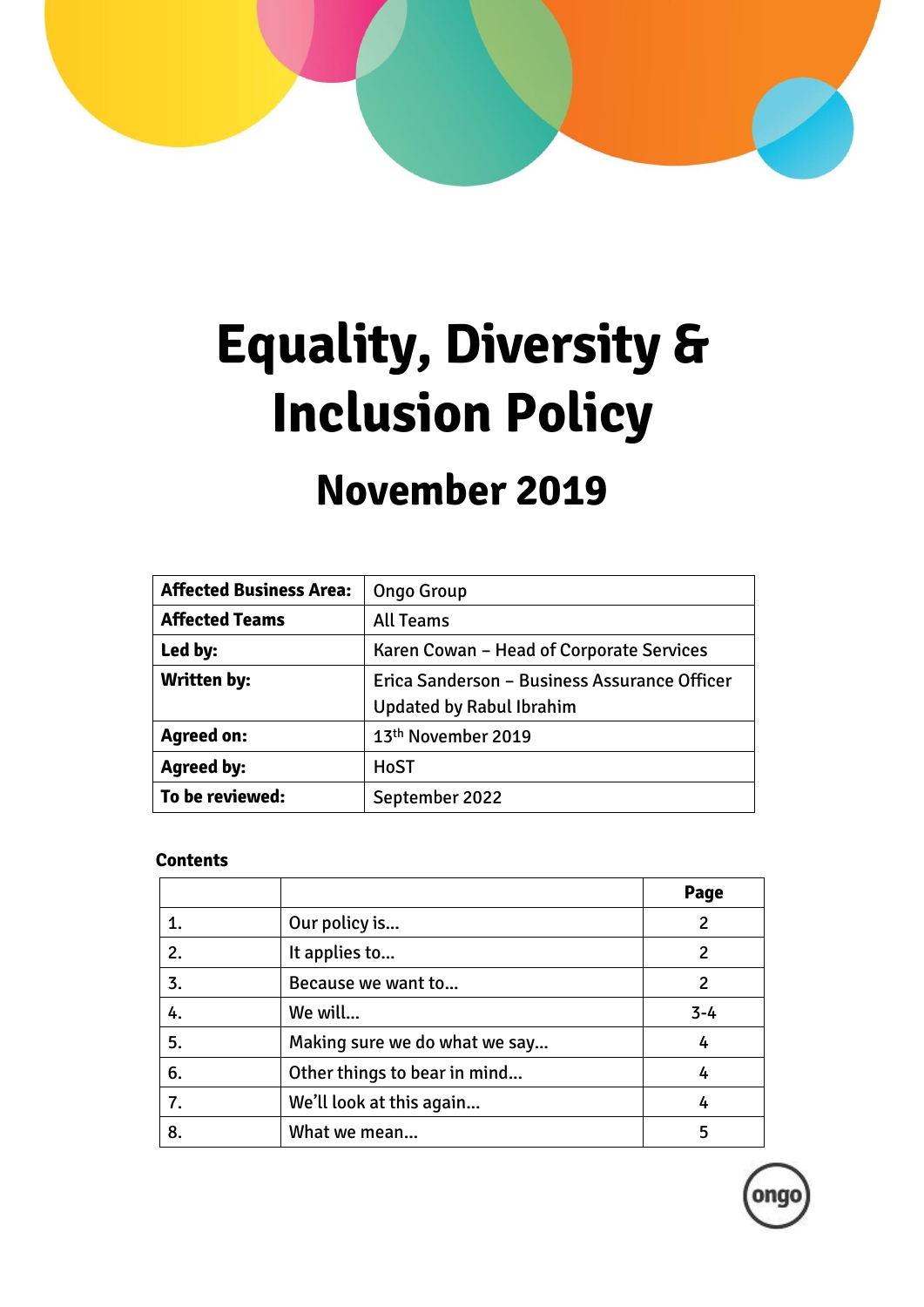# **1. Our policy is...**

- 1.1 In line with the Equality Act 2010 and the three specific aims of the Public Sector Equality Duty (see section 8, What we mean), we take our duty to provide all our services and employment opportunities fairly and without discrimination very seriously.
- 1.2 At Ongo we believe in Equality and Diversity (E&D) and that everyone has the right to fair and equal treatment and recognise that people who use our services and those that work for us come from diverse backgrounds.
- 1.3 As a service provider and major employer, we recognise we have a moral and legal responsibility to promote equal opportunities. In addition, we recognise that it is essential to strive for equality of opportunity for a productive and professional working environment.
- 1.4 We keep to all relevant codes of practice and recognise we have a duty to challenge prejudice and discrimination whenever it is identified, and promote Fairness, Respect, Equality, Diversity, Inclusion and Engagement (FREDIE).
- 1.5 We are committed to dealing with all areas of discrimination through our policies and procedures.

## **2. It applies to...**

- 2.1 This policy applies to all areas of the Ongo group including Ongo Roofing Ltd. (trading as Ashbridge Roofing Solutions) and Ongo Heating and Plumbing Ltd. (trading as Hales & Coultas).
- 2.2 This policy also applies to our Board Members, volunteers, tenants and potential tenants, committees, partners, customers, stakeholders and to any external organisation supported or engaged by us.
- 2.3 This policy will also be used to address discrimination through perception and association.

#### **3. Because we want to...**

- 3.1 Our goal is equality of opportunity for everyone who we have contact with and we will deliver our services and employment practices accordingly.
- 3.2 In particular, we are committed to ensuring:
	- Equality, fairness and respect for all. No-one will receive more or less favourable treatment because of any of the nine protected characteristics (age, disability, gender re-assignment, marriage or civil partnership, pregnancy and maternity, race, religion or belief, sex and sexual orientation) or illness, employment status, career status, memberships of trade unions or political beliefs (unless these beliefs condone or influence extremism – see section 4.6 );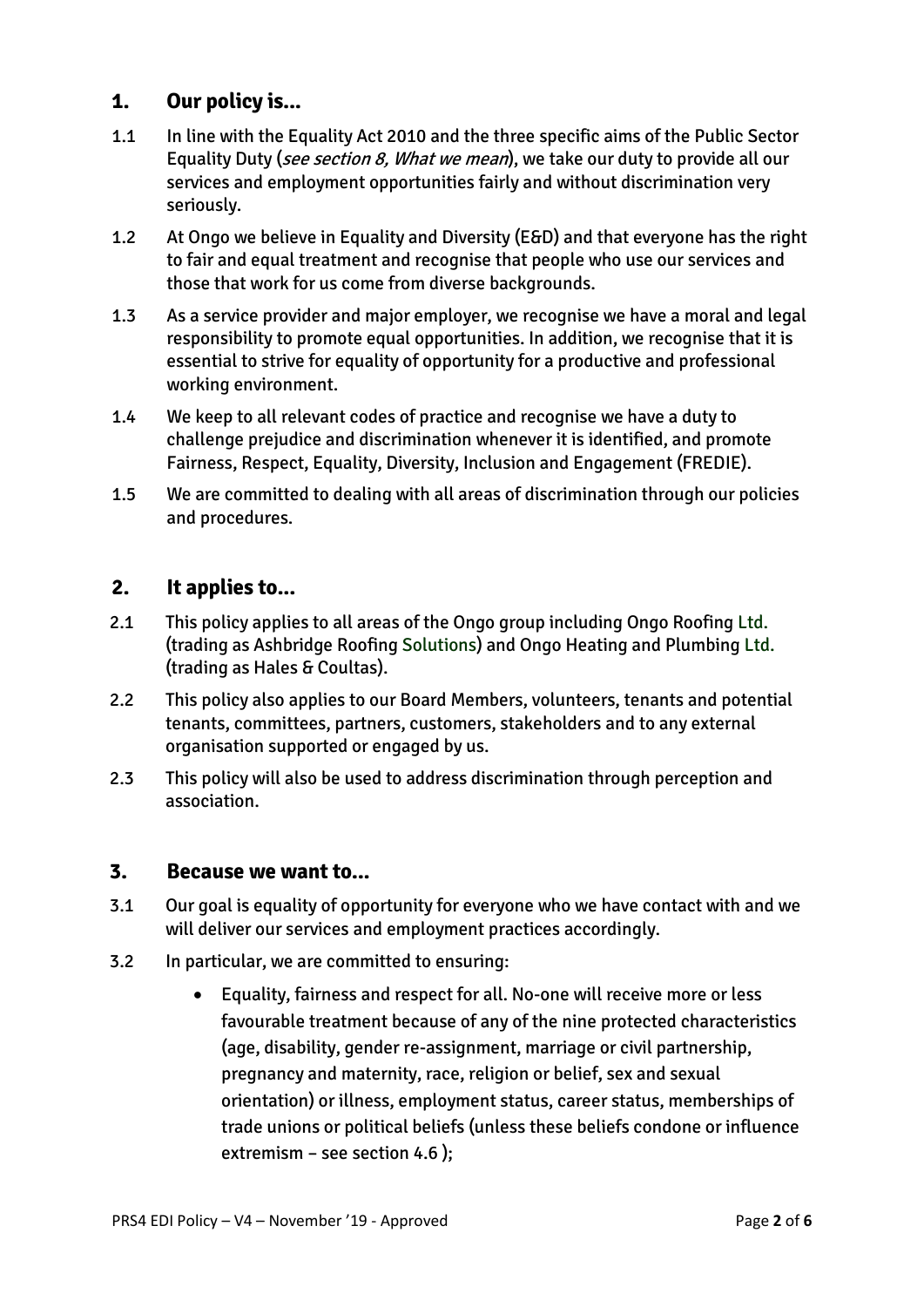- We promote FREDIE amongst everyone we work with and our workforce and the services we provide reflect and are appropriate to the needs of the diverse individuals and communities we serve;
- All staff and customers' needs are understood and all services we provide meet individual needs, including in relation to the protected characteristics and customers with additional support needs;
- We encourage staff, residents, and all other stakeholders to challenge and eradicate discrimination wherever it is encountered in respect of any of the protected characteristics;
- We keep up to date with changes in society, legislation and regulation and put actions in place to ensure we comply with the changes.

#### **4. We will...**

#### 4.1 **Meet the general principles...**

4.1.1 We will occasionally ask customers for personal information – for example, in relation to the protected characteristics, employment status or income details. This information will be used for monitoring purposes only and will not be shared with any other agencies. Obtaining this information will enable us to deliver our services to maximum effect. This information will be collected and retained in line with General Data Protection Regulation (GDPR) and the Data Protection Act 2018 (DPA).

#### 4.2 **Acknowledge EDI in the delivery of our services...**

- 4.2.1 We ensure that EDI is acknowledged and considered in policy, strategy and service development and review through effective Equality Impact Analysis to ensure consideration to discrimination against anyone in respect of the protected characteristics of the Equality Act 2010.
- 4.2.2 All our services are designed to be inclusive and meet the needs of all our customers. We aim to remove or reduce barriers to accessing our services.
- 4.2.3 We will recognise and respond to the diverse needs of our customers by providing accessible information in their preferred format to make sure they receive the best from us.

#### 4.3 **Ensure Equality of Opportunity flows through our Recruitment & Retention Processes...**

- 4.3.1 We are a committed Equal Opportunities employer. We have been awarded the [Armed Forces Covenant](https://www.armedforcescovenant.gov.uk/) , [Mindful Employer](https://www.dpt.nhs.uk/mindful-employer) and [Disability Confident Badges.](https://disabilityconfident.campaign.gov.uk/) We seek to achieve a balanced workforce that reflects the community we serve and maximise the contribution and potential of all our employees.
	- 4.3.2 We will provide employment opportunities fairly and without discrimination and will keep to all relevant codes of practice, legislation and regulation.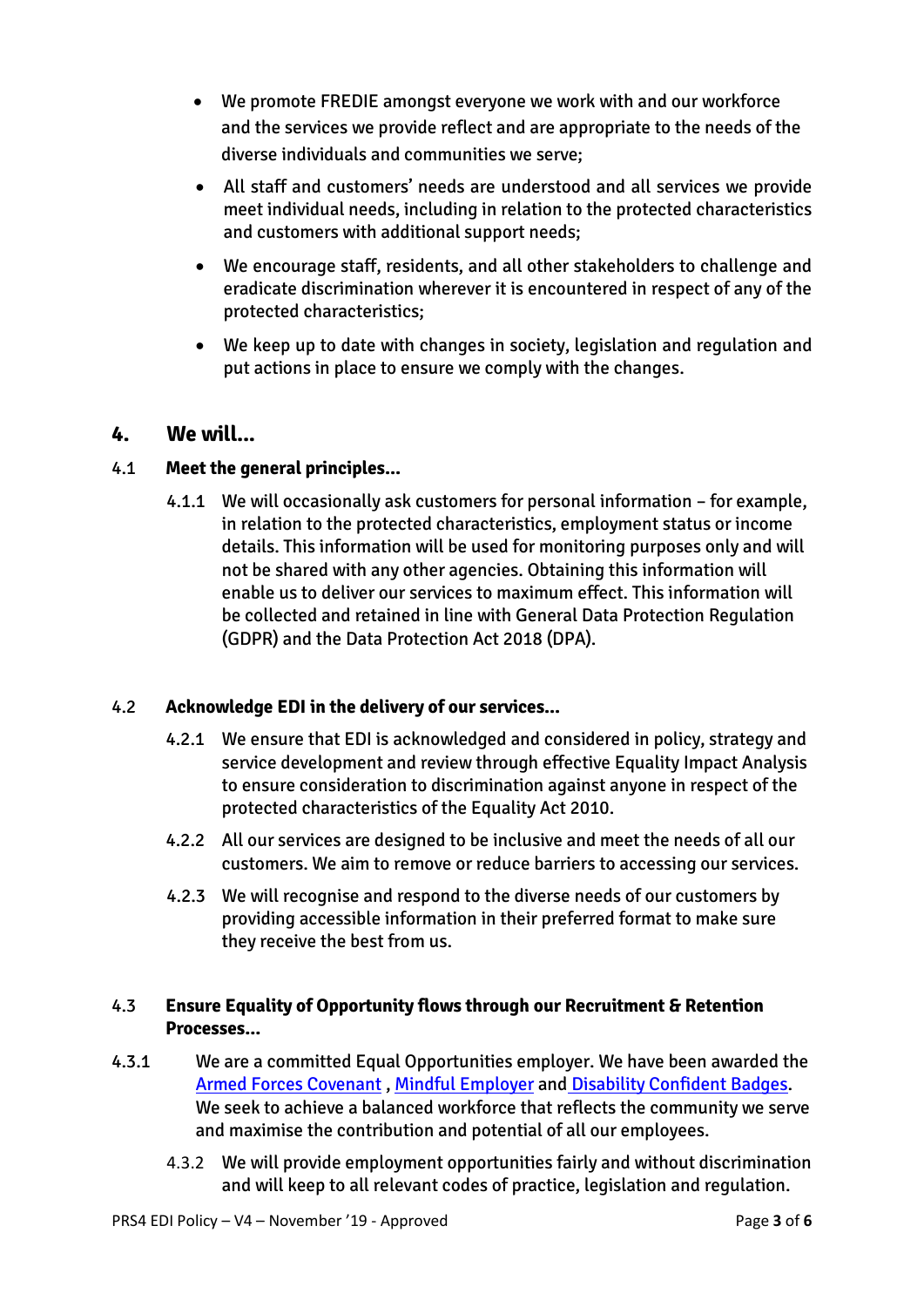- 4.3.3 All staff will receive EDI training appropriate to their role at induction stage with refresher training provided at regular intervals.
- 4.3.4 Unfair treatment, discrimination or harassment of or by any of our employees will not be accepted. Accordingly, we are committed to developing and implementing effective Dignity at Work Policies and Procedures.

#### 4.4 **Make sure our contractors work in line with this policy...**

- 4.4.1 During the procurement process, we will request information from potential contractors on their Equality & Diversity Policy and/or guidance.
	- We will ensure E&D questions are included in the procurement process.
	- We will ensure E&D requirements are included in contract management reviews.

#### 4.5 **Do what we can to prevent racist incidents or instances of other hate crimes...**

- 4.5.1 We will ensure incidents are reported, that the victims and their families are supported and that action is taken against the perpetrators by:
	- Encouraging the reporting of hate crime through the development of procedures and staff training;
	- Continuing to promote the designated offices that are local centres for the reporting of hate crime.

#### 4.6 **Work hard to safeguard against terrorism and terrorist-related activities**

4.6.1 In line with the government's **Prevent Strategy**, we will work with the local authority, the police, statutory partners and the local community to safeguard children and adults from being drawn into committing terroristrelated activities; recognising that early interventions may help to protect and divert them away from these risks.

#### **5. Making sure we do what we say...**

- 5.1 It is the responsibility of the Leadership Team and Service Managers to ensure that:
	- All staff are aware of this policy;
	- All staff are provided with Equality, Diversity and Inclusion training relative to their role;
	- Appropriate action is taken against employees whose actions are inconsistent with this policy.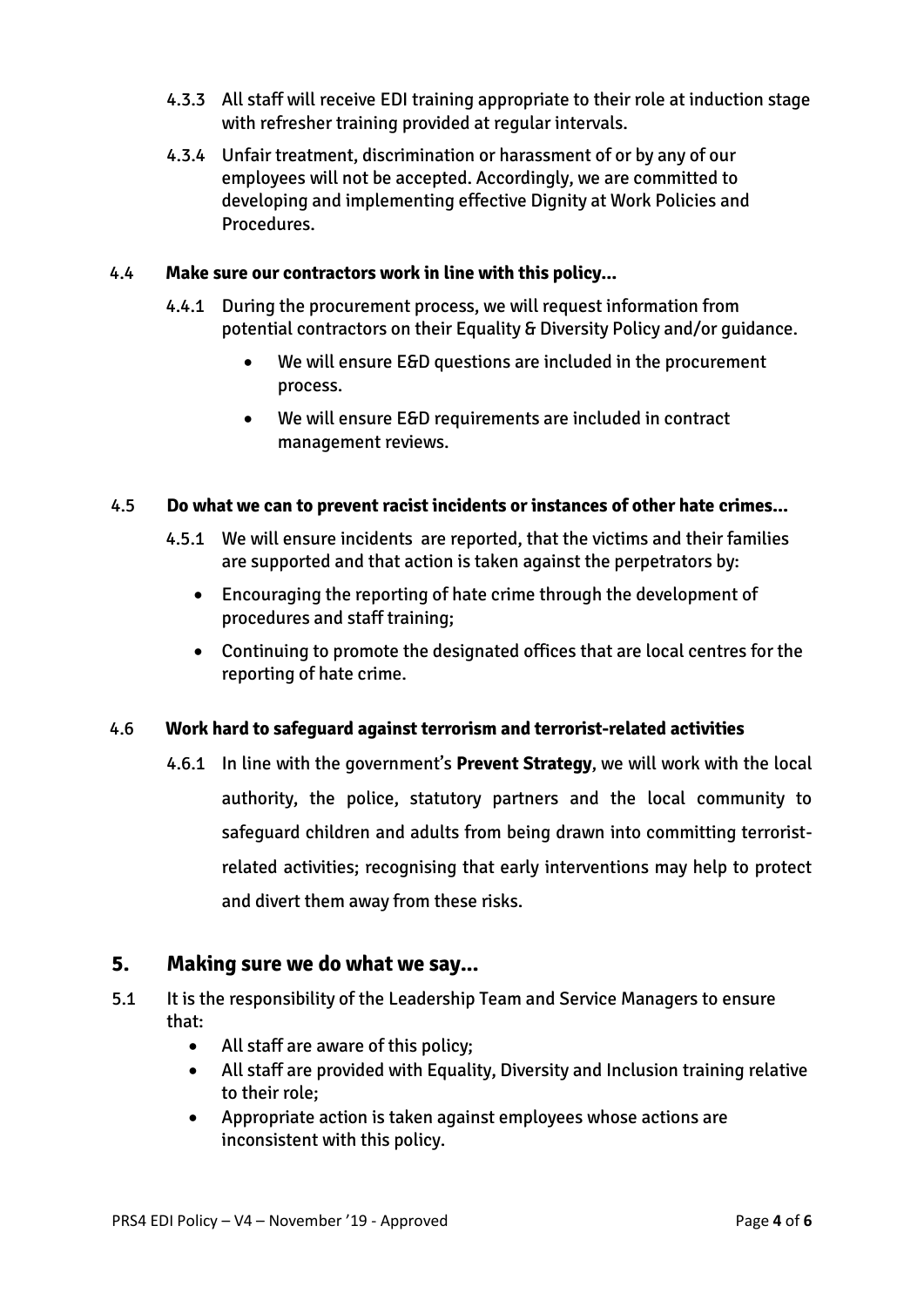- 5.2 It is the responsibility of the Ongo EDI Steering Group to ensure that it:
	- Provides feedback in relation to the review of this policy;
	- Promotes FREDIE through the organisation.
- 5.3 It is everyone's responsibility to ensure that:
	- FREDIE is always considered when developing and delivering services to our customers;
- 5.4 Any actions that are witnessed to be inconsistent with this policy are brought to the relevant manager's attention at the earliest opportunity.

## **6. Other things to bear in mind...**

- 6.1 This policy links to all our policies, strategies and procedures.
- 6.2 The main pieces of legislation and regulation relevant to this policy include:
	- Equality Act 2010;
	- Public Sector Equality Duty
	- Localism Act 2011;
	- Criminal Justice and Public Order Act 1994;
	- Employment Act 2002;
	- Employment Equality (Age) Regulations (Schedules 6 & 8) 2006;
	- Employment Rights Act 1996 (as amended by the Employment Relations Act 199 and the Enterprise and Regulatory Reform Act 2013);
	- Human Rights Act 1998;
	- Protection from Harassment Act 1997;
	- Tenant Involvement and Empowerment Standard of the Homes & Communities Agency's (HCA's) Regulatory Framework for Social Housing in England; and
	- The Government's Prevent Strategy

# **7. We'll look at this again...**

7.1 In 3 years time, if anything changes in that time, we will review earlier.

#### **8. What we mean...**

| <b>Public Sector</b> | There are 3 specific aims of the Public Sector Equality Duty:      |  |
|----------------------|--------------------------------------------------------------------|--|
| <b>Equality Duty</b> | 1. Eliminate discrimination, harassment and victimisation;         |  |
|                      | 2. Advance equality of opportunity between persons who share a     |  |
|                      | relevant protected characteristic and persons who do not share it; |  |
|                      | and                                                                |  |
|                      | 3. Foster good relations between persos who share a proteted       |  |